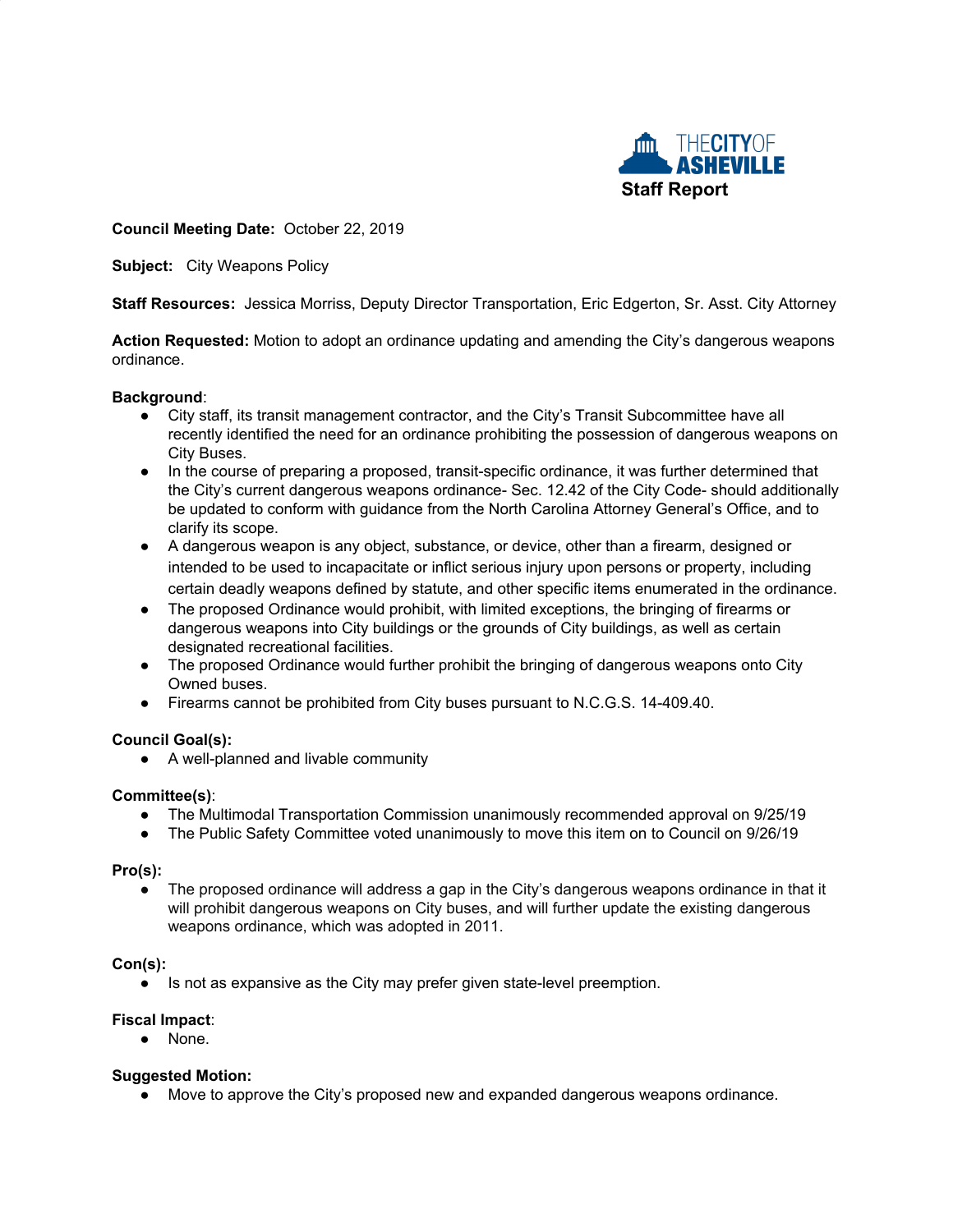# **Attachment(s)**

● Ordinance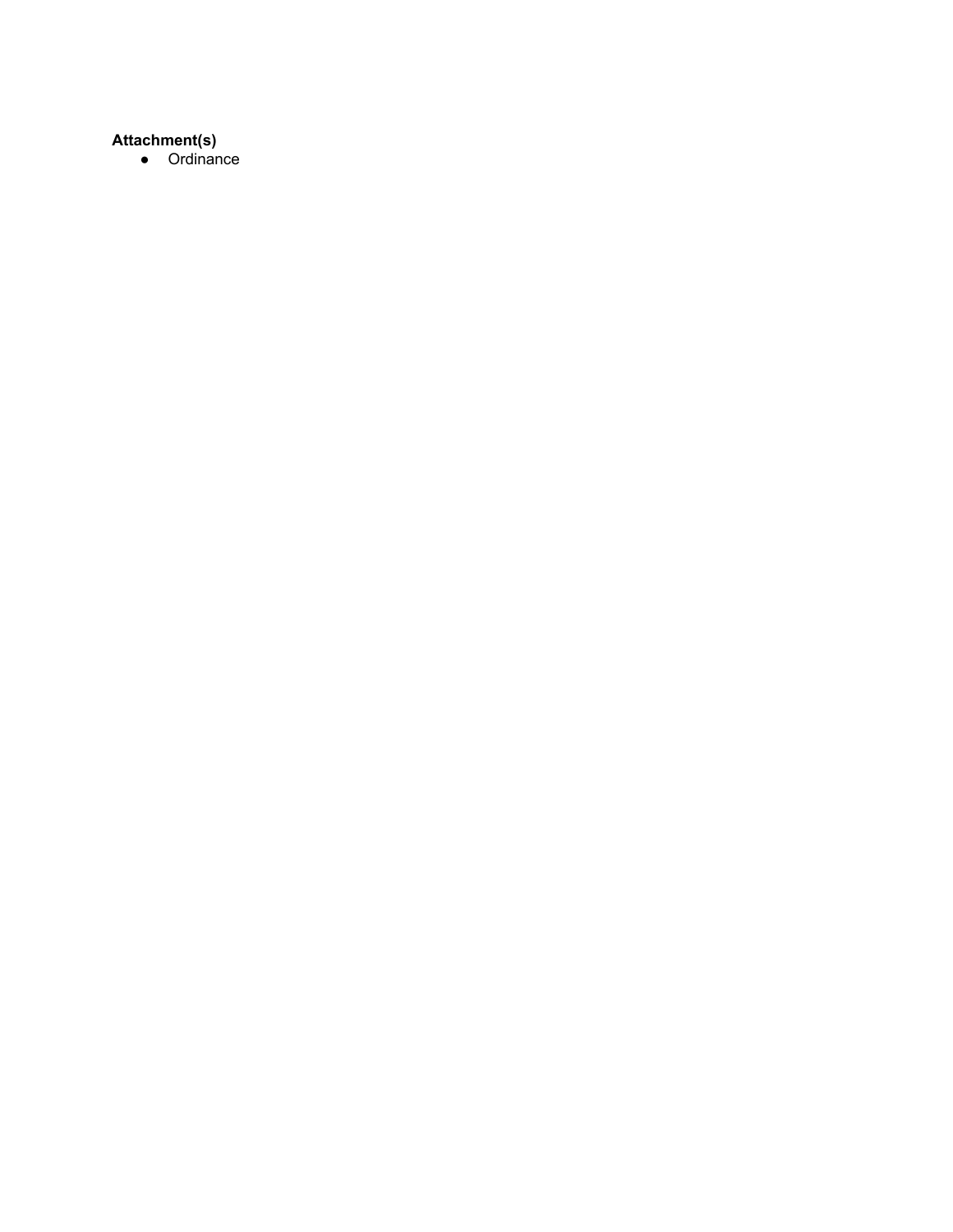### ORDINANCE NO.

### ORDINANCE AMENDING THE CITY OF ASHEVILLE'S DANGEROUS WEAPONS **ORDINANCE**

WHEREAS, North Carolina General Statute 160A-174(a) authorizes cities to adopt ordinances that define, prohibit, regulate, or abate acts, omissions, or conditions, detrimental to the health, safety, or welfare of its citizens and the peace and dignity of the city; and

\_\_\_\_\_\_\_\_\_\_\_\_\_\_\_\_\_\_\_\_\_\_\_\_\_\_\_\_\_\_\_\_\_\_\_\_\_\_\_\_\_\_\_\_\_\_\_\_\_\_\_\_\_\_\_\_\_\_\_\_\_\_\_\_\_\_\_\_\_\_\_\_\_\_\_\_

WHEREAS, cities in North Carolina are authorized to regulate firearms specifically, subject to the limitations contained in North Carolina General Statute 14-409.40; and

WHEREAS, the City of Asheville has determined that it is necessary and advisable to revise its dangerous weapons ordinance;

NOW, THEREFORE, BE IT ORDAINED BY THE CITY COUNCIL OF THE CITY OF ASHEVILLE THAT:

Section 1. Sections 12-42 and 12-43 of the Asheville City Code is hereby repealed in their entirety, and replaced by a new Section 12-42, reading as specified in Section 2 of this Ordinance.

Section 2. The City Council hereby adopts Section 12-42 of the City Code, reading as follows:

### (A) **Prohibition.**

(1) *Weapons on City Property*. It shall be unlawful for any person to willfully and intentionally carry, possess, or have within his or her immediate access any dangerous weapon or firearm while in public-owned buildings, on the grounds or parking areas of those buildings, or in public parks or recreation areas.

(2) *Weapons on City Buses*. It shall be unlawful for any person to willfully and intentionally carry, possess, or have within his or her immediate access any dangerous weapon while riding a City bus.

(3a) *Carrying a Concealed Handgun by Permit (CCHP).* In accordance with N.C.G.S.  $§14-415.23$ , the prohibition set forth in subsection (A)(1) shall apply to CCHP in all buildings and on their appurtenant premises that are owned, leased as lessee, or otherwise temporarily controlled by the city which are appropriately posted as such in compliance with §14-415.11(c).

(3b) *Posting against CCHP.* In the discretion of the City Manager, a posting to prohibit CCHP is hereby authorized to be made in all buildings and their appurtenant premises that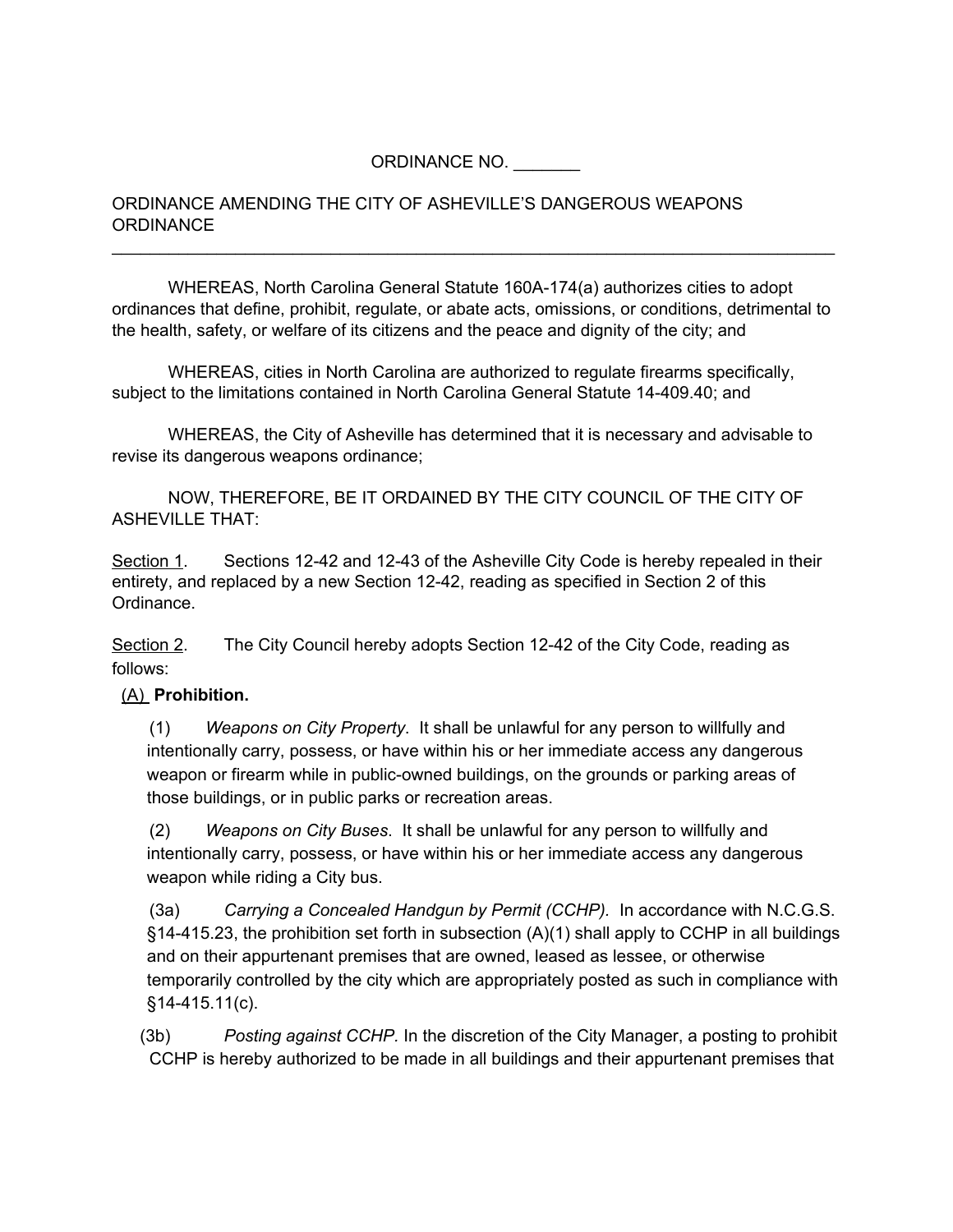are owned, leased as lessee, or otherwise temporarily controlled by the city in compliance with N.C.G.S. §14-415.11(c).

(3c) *Prohibiting CCHP at Recreational Facilities*. In accordance with N.C.G.S.  $§14-415.23$ , the prohibition set forth in subsection  $(A)(1)$  shall apply to CCHP at any recreational facility identified in Appendix G. The list of facilities in Appendix G shall be reviewed regularly by the city manager and updated as necessary

## (B) **Definitions.**

For purposes of this section, the following terms shall be defined as set forth below:

- I. *Dangerous Weapon*: Any object, substance, or device, other than a firearm, designed or intended to be used to incapacitate or inflict serious injury upon persons or property, including any object defined as a deadly weapon by N.C.G.S §14-269 and also including, but not limited to:
	- pellet guns or any other mechanism or device designed or used to project a missile by compressed air or mechanical action with less than deadly force;
	- Bows and arrows, including crossbows or any other device designed to discharge a projectile through any combination of limbs, strings, cables, pulleys, or cams.
	- $\bullet$  knives of any kind or type having a blade in excess of  $3\frac{1}{2}$  inches in length;
	- clubs, blackjacks, batons and nightsticks;
	- dynamite, bombs, grenades, mines or any other explosive, corrosive, inflammable, or radioactive substance of any kind;
	- slingshots and blowguns or any other device designed or used to project a missile through mechanical or physical means;
	- electronic weapons of any type including tasers, stun guns, or any other device designed or used to emit current, impulse, wave, beam, sound, vibration, or any form of energy in such a way so as to incapacitate, injure, or affect the behavior of another;
	- chemical weapons of any type including mace, pepper spray, or any other device designed or used to emit any substance in such a way so as to incapacitate, injure, or control the behavior of another.
- II. *Firearm*: A handgun, shotgun, or rifle which expels a projectile by action of an explosion
- III. *Carrying a Concealed Handgun by Permit (CCHP)*: The lawful carry of a handgun in a concealed manner in complete accordance with the requirements of N.C.G.S. Chapter 14 Article 54B by a person holding a valid concealed handgun permit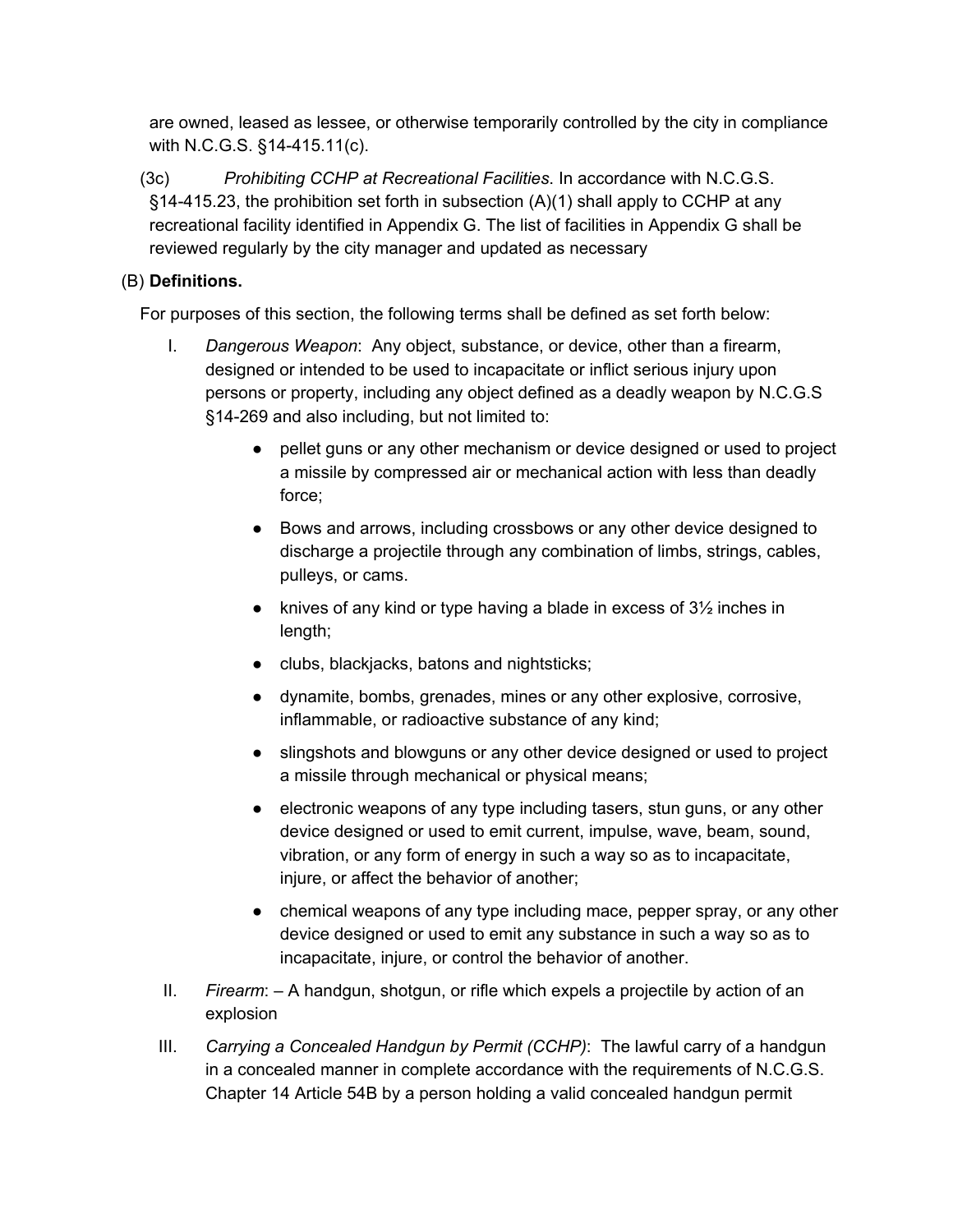issued pursuant to the same Article of law, or such permit issued by another State which is in reciprocity with North Carolina.

## (C) **Applicability.**

This Section shall not apply to any circumstance or instance of dangerous weapon or firearm possession that has been preempted from local government regulation by N.C.G.S. 14-409.40 or 14-415.23. Additionally, this Section shall not apply to the following circumstances or persons while acting lawfully and within the scope of their duties and authority:

- (1) Officers of the United States federal government, the State of North Carolina, or of any county, city, town, or company police agency charged with the execution of the laws of the State, when acting in the discharge of their official duties.
- (2) Sworn law-enforcement officers, when off-duty, provided that an officer carries the weapon concealed and does not carry a weapon while consuming alcohol or an unlawful controlled substance or while alcohol or an unlawful controlled substance remains in the officer's body.
- (3) Officers and enlisted personnel of the Armed Forces of the United States when in discharge of their official duties as such and acting under orders requiring them to carry arms and weapons.
- (4) Officers and soldiers of the militia and the National Guard when called into actual service.
- (4) Persons specifically authorized or required by state or federal law to carry firearms in the performance of their jobs.
- (5) Nothing in this Section shall prohibit a person from possession a knife with a blade in excess of 3½ inches when used solely for preparation of food, instruction or maintenance; or razors and razor blades when used solely for personal shaving.
- (6) Nothing in this Section shall prohibit a person from storing a firearm within a motor vehicle while the vehicle is on the grounds or parking areas of a public-owned building, public park, or recreation area.
- (7) Any other person authorized, in writing, by the city manager or his designee to carry or possess dangerous weapons while in or upon specified public property. The city manager may promulgate guidelines for the issuance of permits for the possession of dangerous weapons on public property. The purpose of the guidelines shall be to ensure that permits are issued only for lawful purposes and in circumstances which present no threat to the safety and welfare of any person.